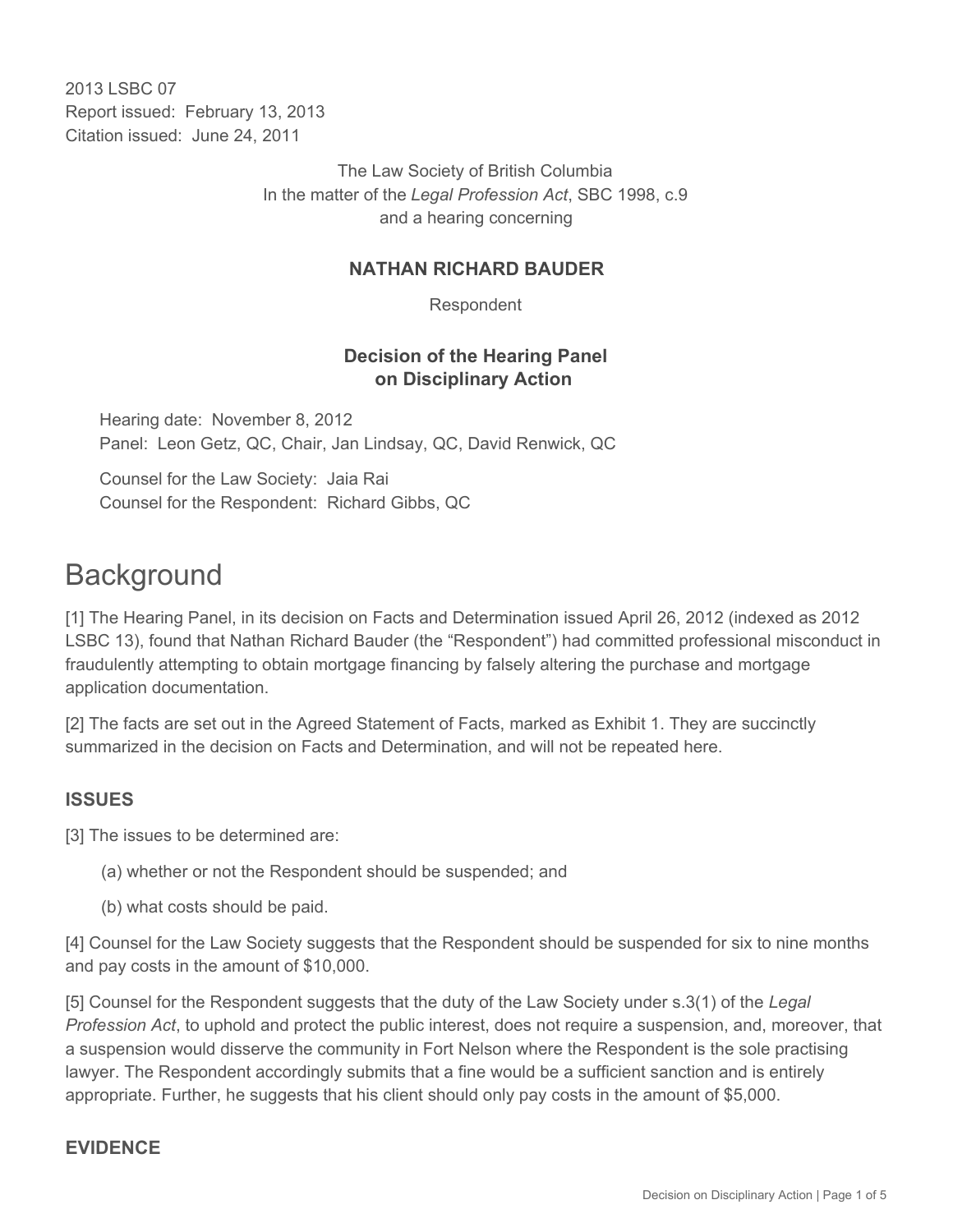[6] Counsel for the Law Society filed two affidavits from Sherelle Goodwin, manager of the custodianship department of the Law Society, sworn December 14 and 23, 2011. In those affidavits Ms. Goodwin set out examples of cases in which the Law Society had appointed custodians for practitioners in the northern part of the Province. She also identified two lawyers to whom she had spoken, one practising in Fort St. John and the other in Dawson Creek. Both had indicated that, should it be required, they would be willing to act as custodians of the Respondent's practice between them, providing coverage for criminal and family matters. We note these affidavits are somewhat dated.

[7] Counsel for the Respondent filed a number of letters of support attesting to the Respondent's professionalism. They also provided some insight into the lack of legal representation in the North, particularly in Fort Nelson, where the Respondent is the only practitioner. In addition, there was a letter filed from a lending institution who advised that they would no longer allow the Respondent to handle their mortgage transactions.

[8] A comprehensive schedule of the Respondent's hearings and trial matters for the balance of 2012 and up to May 2013 was also filed.

[9] Further, a number of certificates were filed showing the Respondent's involvement with the Canadian Bar Association ("CBA") as well as his appointment to a number of Provincial bodies. Notwithstanding these allegations, the CBA reappointed him to the Advisory Committee to the Judicial Council of BC for a term expiring August 2013.

[10] The Respondent testified. The following is a summary of his evidence:

(a) He is 38 years old, born July 30, 1974. He went to high school in Quesnel and upon graduation worked as a part-time chainsaw salesman while attending Capilano College. He was unable to continue with his studies due to financial issues and moved to Fort Nelson where he lived and worked from 1996 to 1998. He then attended Northern Lights College Satellite Campus in Fort Nelson and attended UBC Law School from 1998 to 2001.

(b) He is a member of the Okanagan First Nation.

(c) He worked as a summer and articled student at Hope Heinrich in Prince George and, after being called to the Bar in May 2002, became an associate with the firm, handling primarily family and criminal matters.

(d) In 2004, he left Hope Heinrich and became an associate with Richard Tao, focusing on family law and aboriginal law.

(e) He started his practice in Fort Nelson in approximately 2005.

(f) As soon as he set up his practice in Fort Nelson, he was "shell shocked" by the number of referrals for criminal and matrimonial matters, as well as real estate transactions. He felt that he had a good grounding as counsel, but limited knowledge about real estate and corporate transactions. Over time, however, he developed some skill and knowledge in those areas.

(g) Between 2005 and 2008 he handled 20 to 40 residential conveyances per month, as well as numerous commercial transactions. He now has a number of corporate clients, including companies owned by the Mayor of Fort Nelson, who provided a glowing recommendation and indicated that, notwithstanding the allegations against the Respondent, he would continue to retain him in the future.

(h) He described the millions of dollars that flowed through his trust account on an annual basis.

(i) Although there is a Provincial and Supreme Court Registry in Fort Nelson and limited Provincial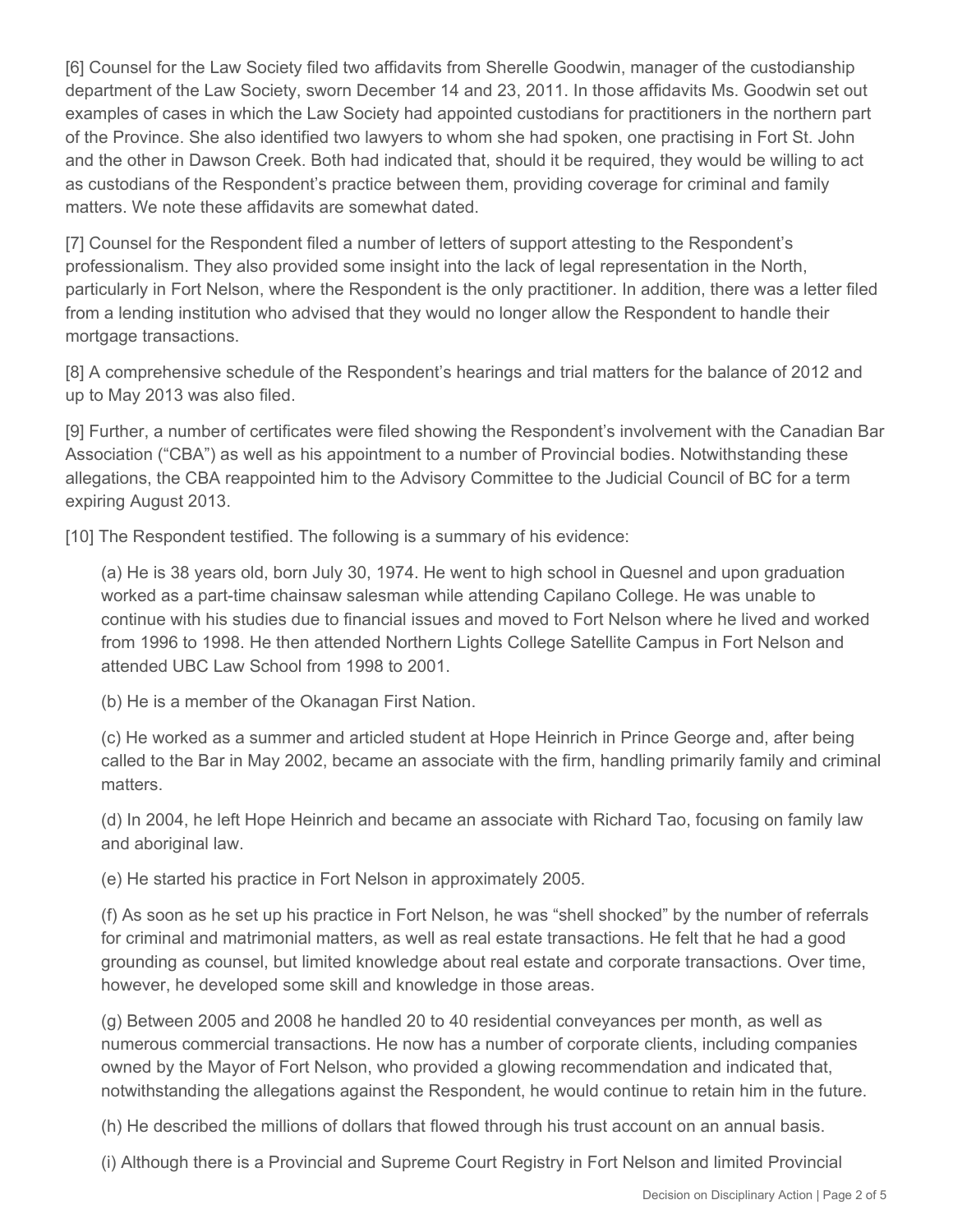Court sittings, his chambers and assize work is in Fort St. John, approximately four hours away, or Dawson Creek, approximately five hours away. His court practice consists primarily of criminal defence and family disputes. He also does some criminal legal aid work.

(j) He married in 2004; but the marriage broke down in 2008 due primarily to stress, pressures, anxiety and financial issues.

(k) He sold the family home in Fort Nelson and rented a basement suite. He felt that it would be a prudent business move to purchase a home in Prince George, where he thought of relocating his practice.

(l) In September 2008, he entered into the Agreement for Sale that is the subject matter of this citation. Under the Agreement for Sale, he made a \$10,000 deposit and continued with the monthly payments until the spring of 2010 when he was approached by the vendor, MF, who wanted to advance the completion date to May 2010 instead of the originally agreed date in September.

(m) The Agreement for Sale was unregistered, and he was unable to find lenders willing to provide funding on an unregistered Agreement for Sale.

(n) As the property had increased in value, he prepared the false contract of purchase and sale with an increased purchase price and had MF initial and sign the false document. He also explained the various steps he took to try to keep the original solicitor from becoming aware of the fraudulent scheme.

(o) He could not provide any explanation for preparing the false documents, but he acknowledged that he knew that it was "dishonest" to do so. He offered no excuse for his actions.

(p) Since this matter came to light he has continued to practise and serve his clients in the community.

(q) He remarried in 2010, and is renting property in Fort Nelson. His family plans are currently on hold pending the resolution of this matter.

(r) He candidly acknowledged that "he was the author of his own misfortune" and that he is responsible for the consequences that flow from his "dishonest actions". In addition to the financial institution that had terminated his services, he described one other chartered bank that is no longer allowing him to do their work.

(s) He explained his fairly extensive trial practice. As he is the only lawyer in Fort Nelson, the lawyers referred to in the affidavit of Ms. Goodwin would likely not be able to assist as their practice is now restricted and they practise hundreds of kilometres away.

(t) In cross-examination, he agreed that he knew that he was being dishonest and that it was a conscious decision that he made at the time. He also recognized that, notwithstanding the property had increased in value, it did not have the value stated in the false documents and therefore there was a risk of loss to the lending institution.

## **THE LAW SOCIETY'S POSITION ON SANCTION**

[11] Although there are a number of factors to be considered by a Panel in deciding on sanctions, as noted in *Law Society of BC v. Ogilvie*, [1999] LSBC 17, the key considerations here are deterrence, denunciation and maintaining the public's confidence in the integrity of the profession, particularly when dealing with misconduct that displays a lack of integrity. Dishonest conduct by a lawyer undermines the trust that society places in lawyers and therefore warrants serious sanctions.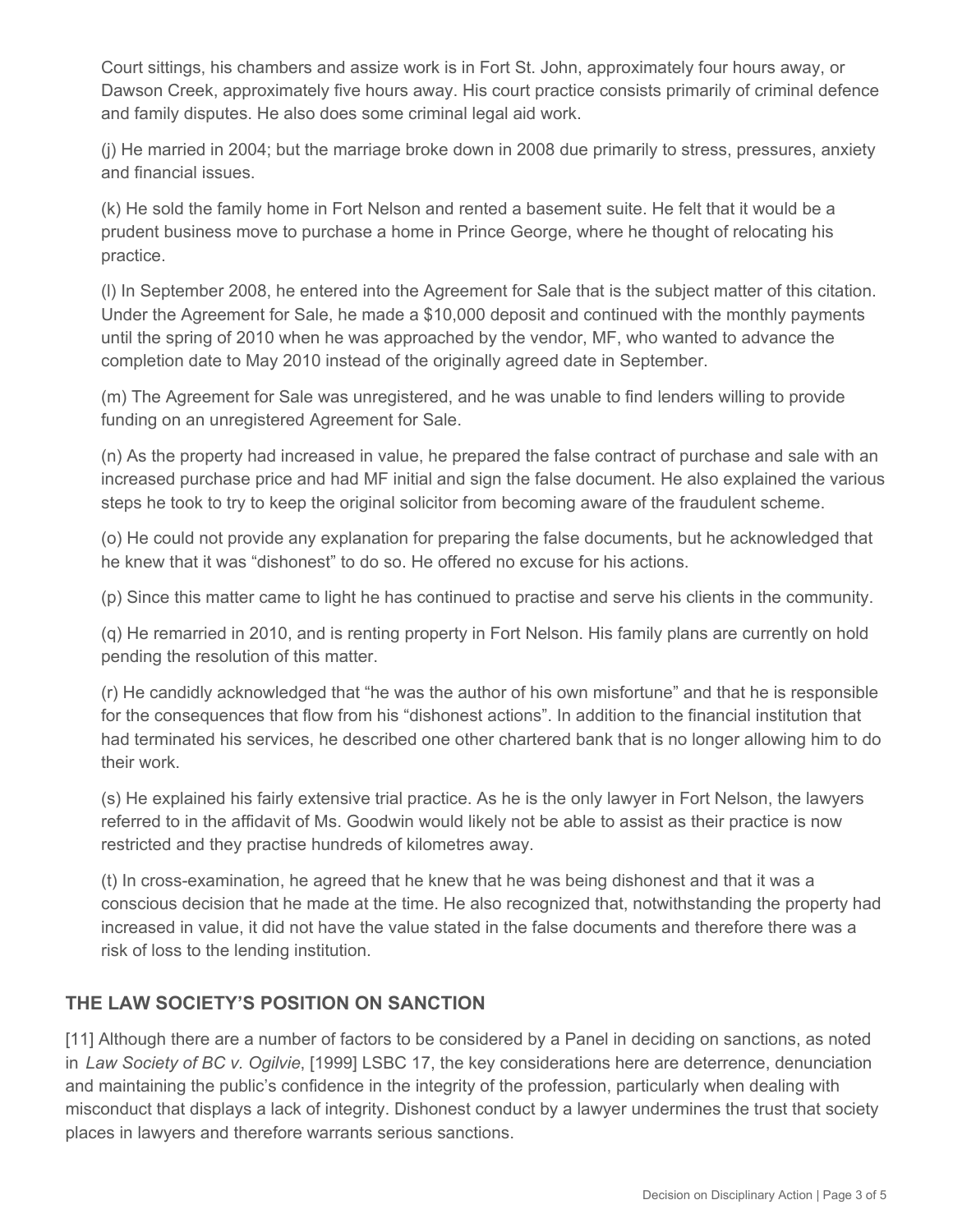[12] Counsel for the Law Society recognized that the Respondent has accepted that his conduct was dishonest and that it was serious misconduct. She acknowledged, however, that on the evidence as a whole, it cannot be said that disbarment is the only way of ensuring the effective protection of the public.

[13] She also contended, however, that a fine is not an appropriate disposition and referred to *Law Society of BC v. Martin*, 2007 LSBC 20, where the Benchers on Review substituted a fine of \$20,000 for the six-month suspension imposed by the hearing panel, based on the fact that Mr. Martin's conduct involved no element of dishonesty and was not intentional. Neither consideration is present in this case.

## **THE RESPONDENT'S POSITION ON SANCTION**

[14] Counsel for the Respondent submitted that, if fitness were in issue, the Law Society would have sought an immediate suspension once it became aware of the circumstances. It did not, and the Respondent has continued to serve hundreds of people since 2010. Though the conduct of the Respondent in preparing and tendering false documentation was both deliberate and dishonest, it was an isolated lapse, and there is no evidence to suggest that he is likely to do it, or anything like it, again.

[15] The letters of support filed attest to the Respondent's ongoing integrity. Counsel for the Respondent notes that a local realtor who handles a majority of the sales in Fort Nelson describes the Respondent as a "hardworking and extremely conscientious lawyer." The realtor states that, "Nathan has been a pillar in our community outside of his practice as well. In most professions, mistakes are made and disciplines are handed down. I hope and ask that you allow Nathan to continue to practise as our community very much needs him."

[16] There is no question that Fort Nelson needs a lawyer, and that community will suffer if it loses their resident lawyer. Furthermore, he suggests that the recommended locums or custodians would not be able to handle the Respondent's practice due to distance and their restricted practice.

[17] Counsel for the Respondent suggests that the consequences of his actions have already been felt. The Respondent has lost friends, has been shunned by the legal community, has lost his esteem within the profession, is no longer able to pursue a political career and has absented himself from community and from Provincial boards, and his family plans have been placed on hold.

[18] Counsel for the Respondent suggests that the objectives of s. 3 of the *Legal Profession Act* can be met by imposing a fine, and if he continues his practice, he will be in a position to pay for his transgression. He submits that there is no useful purpose to be gained from a six- to nine-month suspension other than a period of penance.

## **DISCUSSION**

[19] The overriding sanctioning principles in cases involving dishonesty are specific deterrence, general deterrence and public confidence in the Law Society's ability to regulate the profession in the public interest. Although hearing panels have given some weight to the impact a suspension may have on a sole practitioner and his family, they have still imposed significant periods of suspension on sole practitioners where the facts otherwise warrant this (cf. *Law Society of BC v. Tak*, 2011 LSBC 05 – four months, and *Law Society of BC v. Basi*, 2005 LSBC 01 – four months). A suspension is not, by definition, more serious for a sole practitioner than for a lawyer who practises in a large law firm. Cf. *Law Society of Upper Canada v. Lachappelle*, [1999] LSDD No. 90.

[20] We are satisfied that, although no personal deterrence is required in this case, general deterrence is a key consideration. The Respondent deliberately engaged in dishonest and fraudulent conduct for personal